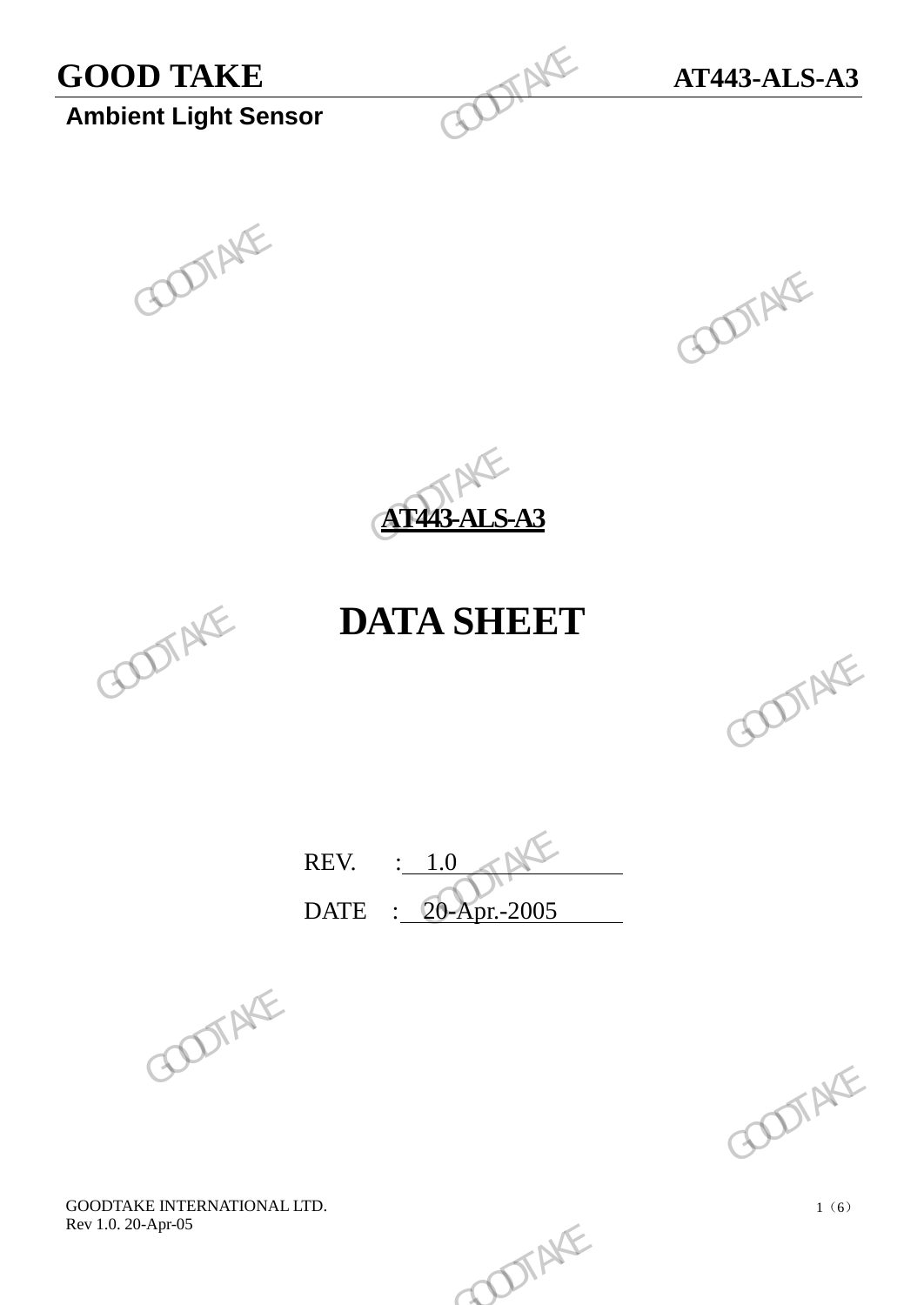## **GOOD TAKE AT443-ALS-A3**

### **Ambient Light Sensor, RoHS Compliant, Released for Lead**

### **(Pb)-free Solder Process**

#### **Description**

AT443-ALS-A3 ambient light sensor plays a key role in power savings strategies by controlling LCD display intensity and keypad backlighting of mobile devices and in industrial on/off-lighting operation. It is sensitive to visible light much like the human eye and has peak sensitivity at 580 nm. AT443-ALS-A3 has analog output and is packaged in a small surface mount package. **GOOD TAKE**<br> **Ambient Light Sensor, RoHS Compliant, Released**<br> **(Pb)-free Solder Process**<br>
Description<br>
AT443-ALS-A3 ambight light sensor plays a key role in<br>
power sayings strategies by controlling LCD display<br>
intensity power saving strategies by controlling LCD display<br>intensity and keying detectlighting of mobile devices<br>and in industrial on/off-lighting operation. It is sensitive<br>to visible light much like the human eye and has peak<br>s

#### **Features**



- Product designed and qualified acc.
- AEC-Q101 for the automotive market
- High sensitivity,  $I_{PCE} = 40 \mu A (E_V = 100 \text{ Jx})$
- Adapted to human eye responsivity
- Wide angle of half sensitivity  $\varphi = \pm 60^{\circ}$
- Surface mount package
- Dimensions: L 22 mm x W 3.28 mm x H 1.80 mm
- Lead (Pb)-free soldering released
- Lead (Pb)-free component in accordance with

### **Applications**

Ambient light sensor for control of display backlight dimming in LCD displays and keypad backlighting of<br>mobile devices and in industrial on/off-lighting operation.<br>• Automotive sensors<br>• Mobile phones<br>• Notebook computers<br>• PDA: mobile devices and in industrial on/off-lighting operation. b)-free soldering released<br>
o)-free component in accordance with<br> **ions**<br>  $\bigcup_{\text{GUS}} \bigcup_{\text{GUS}} \bigcup_{\text{GUS}} \bigcup_{\text{GUS}} \bigcup_{\text{GUS}} \bigcup_{\text{GUS}} \bigcup_{\text{GUS}} \bigcup_{\text{GUS}} \bigcup_{\text{GUS}} \bigcup_{\text{GUS}} \bigcup_{\text{GUS}} \bigcup_{\text{GUS}} \bigcup_{\text{GUS}} \bigcup_{\text{GUS}} \bigcup_{\text$ 

- Automotive sensors
- Mobile phones
- Notebook computers
- PDA's
- Cameras
- 

• Dashboards<br>
1





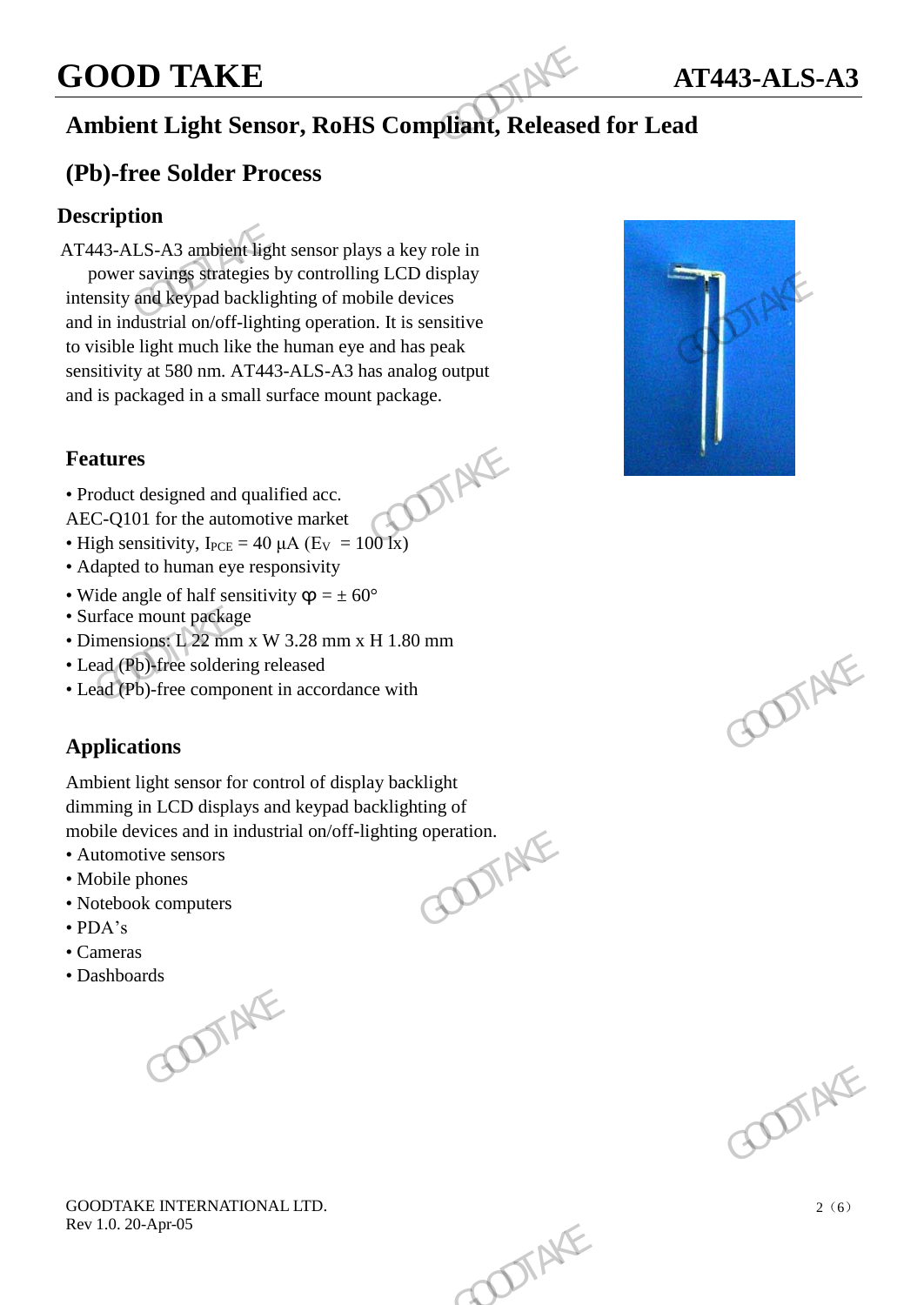### **Absolute Maximum Ratings**

| $T_{amb}$ = 25 °C, unless otherwise specified |  |  |  |  |
|-----------------------------------------------|--|--|--|--|
|-----------------------------------------------|--|--|--|--|

| <b>GOOD TAKE</b>                                                              |                                   |                  |                  | <b>AT443-ALS-A3</b> |     |                |             |
|-------------------------------------------------------------------------------|-----------------------------------|------------------|------------------|---------------------|-----|----------------|-------------|
| <b>Absolute Maximum Ratings</b>                                               |                                   |                  |                  |                     |     |                |             |
| $T_{amb}$ = 25 °C, unless otherwise specified                                 |                                   |                  |                  |                     |     |                |             |
| Parameter                                                                     | Test condition<br>Symbol          | Symbol           |                  | Value               |     | Unit           |             |
| Supply voltage                                                                |                                   | $V_{CC}$         |                  | $0 - 7$             |     | $\mathbf{V}$   |             |
| Supply current                                                                |                                   | $I_{C}$          |                  | 20                  |     | $mA^{\wedge}$  |             |
| <b>Total power</b><br>dissipation                                             | $T_{amb} \leq 55 °C$              | $P_{\text{tot}}$ |                  | 100                 |     | mW             |             |
| Junction temperature                                                          |                                   | $T_i$            |                  | 100                 |     | $\mathcal{C}$  |             |
| Operating temperature<br>range                                                |                                   | $T_{\rm amb}$    |                  | $-25$ to $+85$      |     | $\mathfrak{C}$ |             |
| Storage temperature<br>range                                                  |                                   | $T_{\text{stg}}$ |                  | $-40$ to $+100$     |     | $\mathcal{C}$  |             |
| Soldering temperature                                                         | <b>Reflow Profile</b><br>Figure 7 |                  |                  | 260                 |     | $\mathcal{C}$  |             |
| Thermal resistance<br>junction/ambient                                        |                                   | $R_{thJA}$       |                  | 450                 |     | K/W            |             |
| <b>Basic Characteristics</b><br>$T_{amb}$ = 25 °C, unless otherwise specified |                                   |                  |                  |                     |     |                |             |
| Parameter                                                                     | Test condition                    |                  | Symbol           | Min                 | Typ | Max            | Unit        |
| Operating supply voltage                                                      | $I_C = 0.1$ mA                    |                  | $V_{CC}$         | 2.2                 |     | 5.5            | $\mathbf V$ |
| Output dark current                                                           | $V_{CC} = 3 V, E = 0 Lux$         |                  | $I_{\rm I, EAK}$ |                     |     | 0.2            | $\mu A$     |

### **Basic Characteristics**

| $T_{amb}$ = 25 °C, unless otherwise specified     |                               |                        |      |        |               |             |
|---------------------------------------------------|-------------------------------|------------------------|------|--------|---------------|-------------|
| Parameter                                         | Test condition                | Symbol                 | Min  | Typ    | Max           | Unit        |
| Operating supply voltage                          | $I_C = 0.1$ mA                | $V_{CC}$               | 2.2  |        | 5.5           | $\mathbf V$ |
| Output dark current                               | $V_{CC} = 3 V, E = 0 Lux$     | $I_{L\underline{EAK}}$ |      |        | 0.2           | $\mu A$     |
| <b>Supply Current</b>                             | $V_{CC}$ = 3 V, Ev = 1000 Lux | Icc                    |      | 425    |               | $\mu A$     |
|                                                   | $R_L = 1K$                    |                        |      |        |               |             |
|                                                   | $Ev = 20$ lx, CIE             | IPCE                   | 3.5  | 10     | 16            | $\mu A$     |
| output light current                              | illuminant A, $V_{CE} = 3V$   |                        |      |        |               |             |
|                                                   | $Ev = 100$ lx, CIE            | $I_{PCE}$              |      | 40     |               | $\mu A$     |
|                                                   | illuminant A, $V_{CE} = 3 V$  |                        |      |        |               |             |
| Angle of half sensitivity                         |                               | $\varphi$              | ± 60 |        |               | deg         |
| Wavelength of peak                                |                               | $\lambda_{\rm p}$      |      | 580    |               | $\rm nm$    |
| sensitivity                                       |                               |                        |      |        |               |             |
| Range of spectral                                 |                               | $\lambda_{0.1}$        |      | 360 to |               | nm          |
| bandwidth                                         |                               |                        |      | 970    |               |             |
|                                                   |                               |                        |      |        | <b>COTAKE</b> |             |
| GOODTAKE INTERNATIONAL LTD.<br>Rev 1.0. 20-Apr-05 |                               | OTAKE                  |      |        |               | 3(6)        |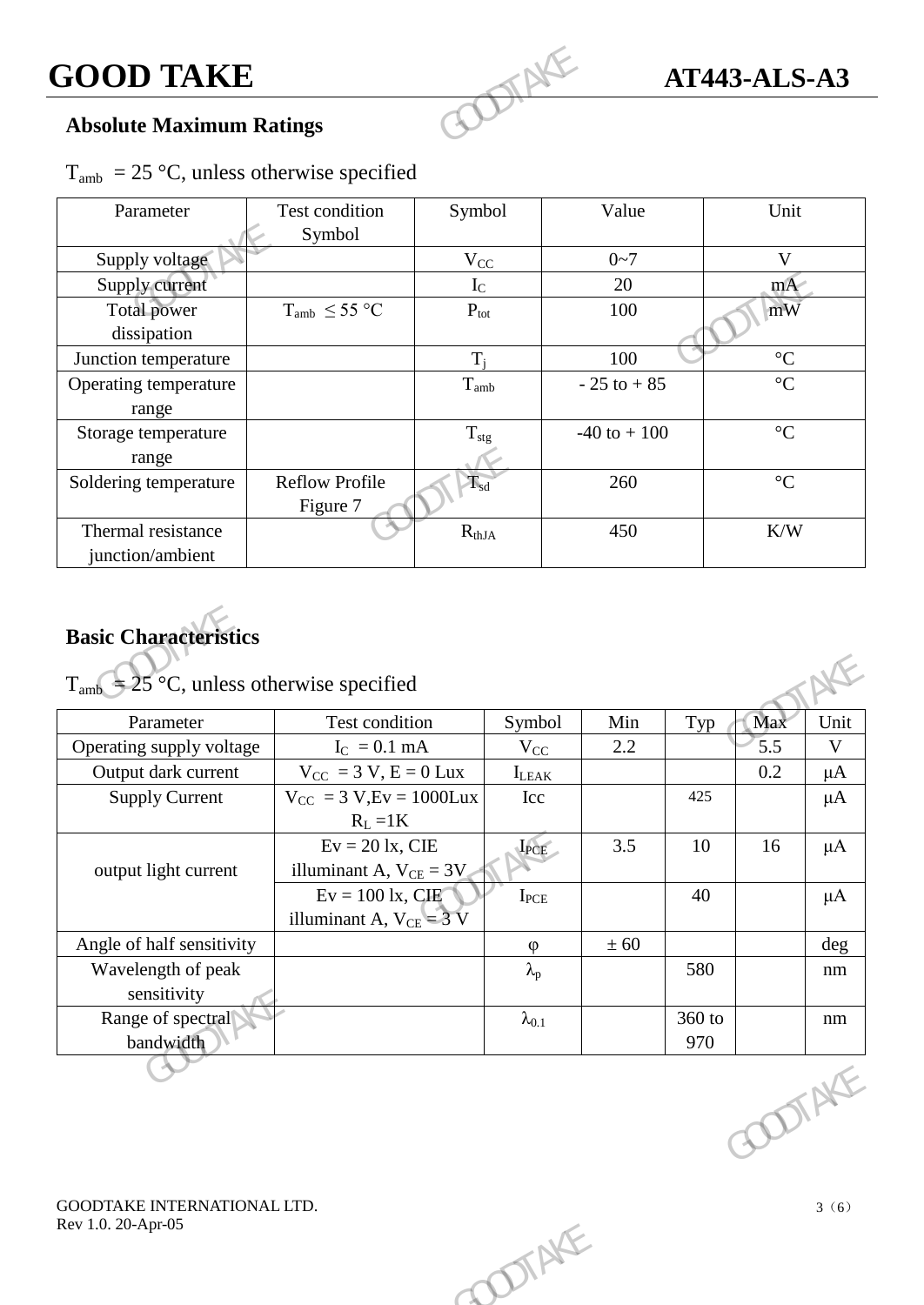## **GOOD TAKE AT443-ALS-A3**

### Tamb = 25 °C, unless otherwise specified





Figure**3**:Output Voltage Vs illuminance







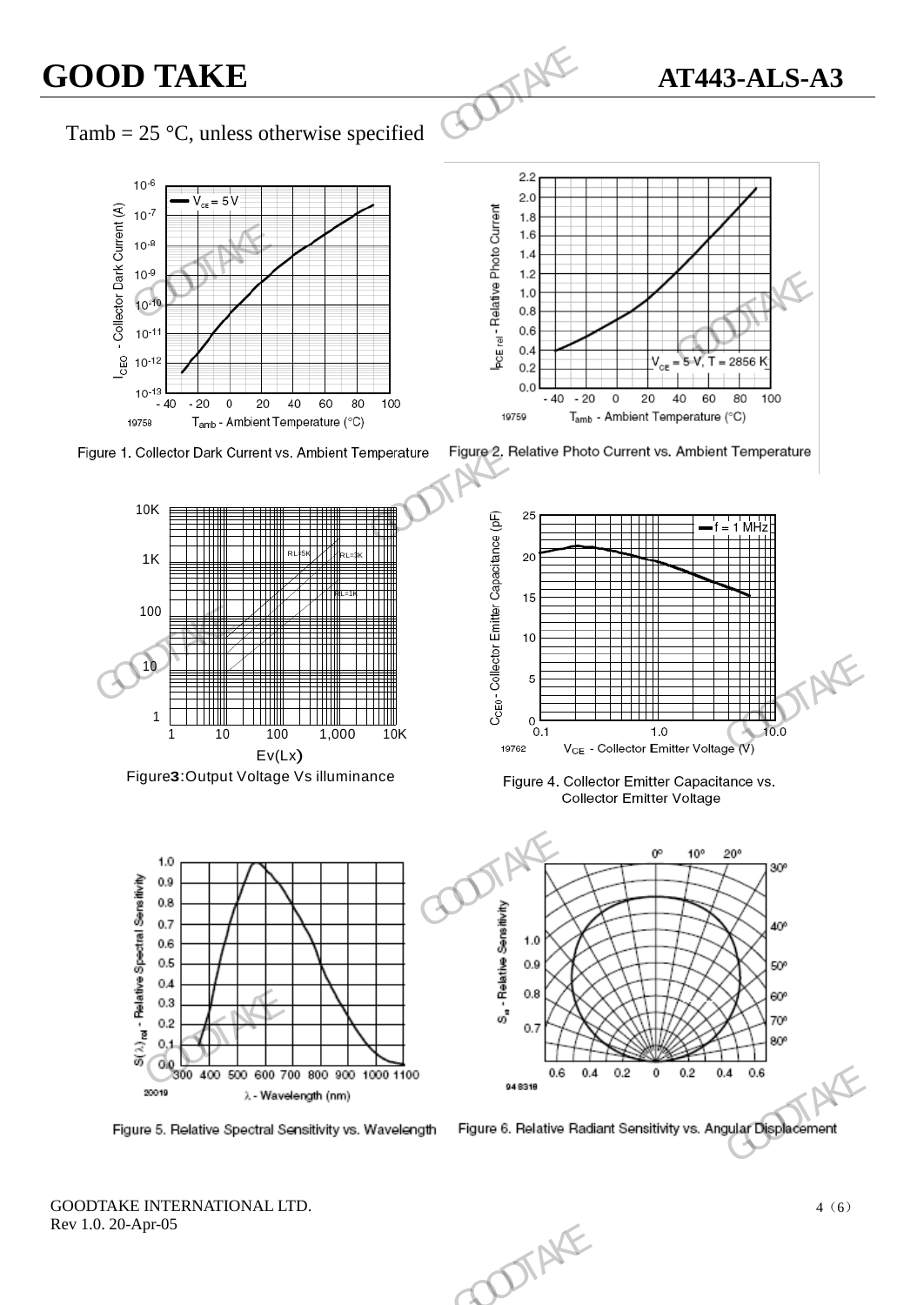### **GOOD TAKE AT443-ALS-A3**



### **Drypack Reflow Solder Profiles**

Devices are packed in moisture barrier bags (MBB) to prevent the products from moisture absorption during transportation and storage. Each bag contains a desiccant.

### **Floor Life**

Floor life (time between soldering and removing from MBB) must not exceed the time indicated in J-STD-020 AT443-ALS-A3 is released for: Moisture Sensitivity Level 4, according to JEDEC, J-STD-020 Floor Life: 72 h Conditions:  $T_{amb}$  < 30 °C, RH < 60 % **GOOD TAKE**<br>
Drypack<br>
Devices are packed in moisture barrier bags (MBB)<br>
to prevent the products from moisture absorption<br>
during transportation and storage. Each bag<br>
contains a desiccant.<br> **Floor Life**<br>
Floor Life<br>
Floo



### **Drying**

In case of moisture absorption devices should be baked before soldering. Conditions see J-STD-020 or Label. Devices taped on reel dry using recommended conditions 192 h at 40 °C (+ 5 °C), RH < 5 %.

### **Application circuit**





 $V_0$ =I input X Rload output Voltage  $V_0$  is increased light input is increased

### **\*Output Voltage range**

 $0 \leq V_0 \leq V$ dc-1.3v







5(6)